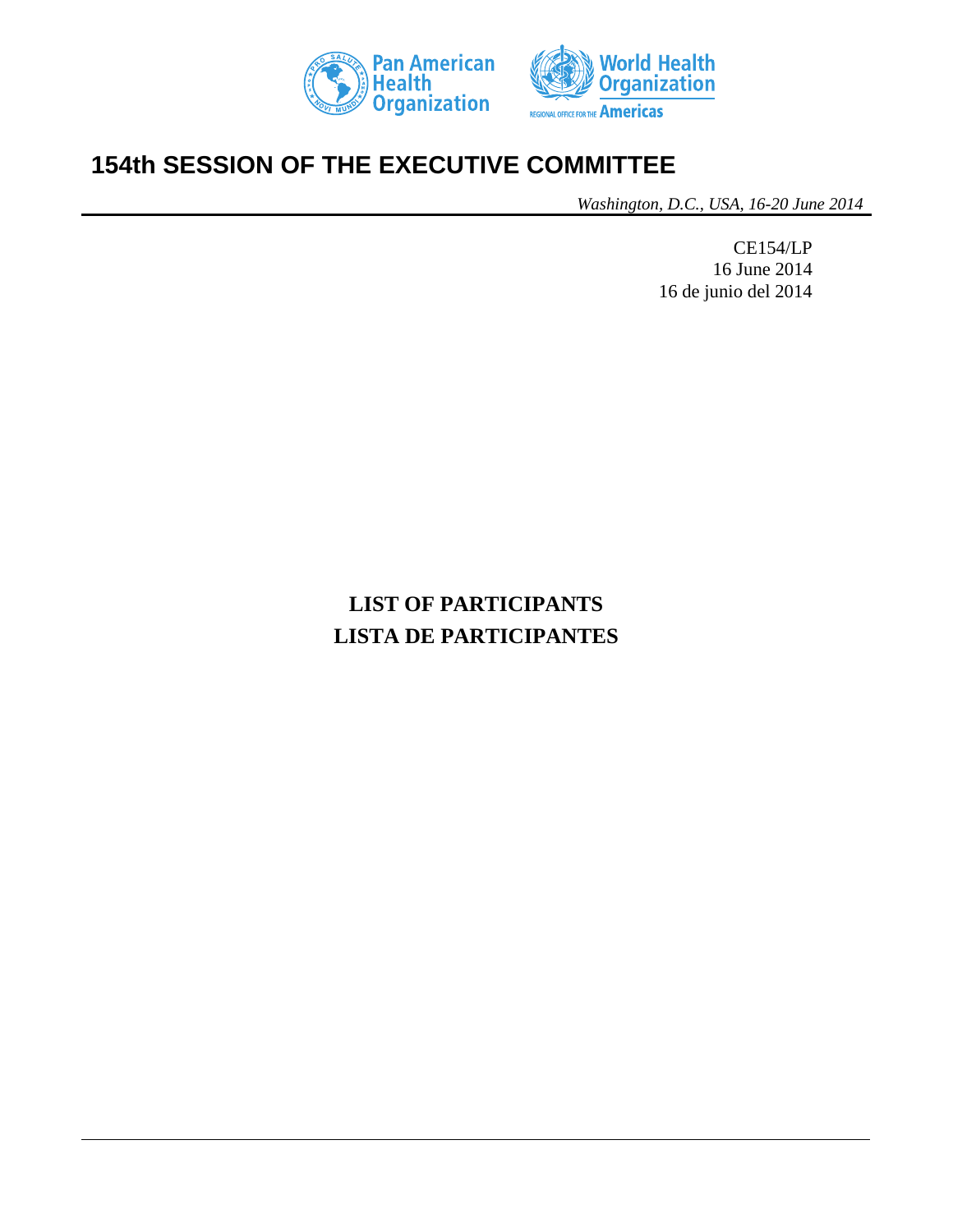# **LIST OF PARTICIPANTS/LISTA DE PARTICIPANTES**

# **OFFICERS / MESA DIRECTIVA**

**Rapporteur / Relator:** Mr. Francisco Devia (Chile)

**President / Presidente:** Dr. Jarbas Barbosa da Silva (Brazil/Brasil) **Vice-President / Vicepresidente:** Mr. Robert Shearer (Canada/Canadá)

# **MEMBERS OF THE EXECUTIVE COMMITTEE / MIEMBROS DEL COMITÉ EJECUTIVO**

# **BAHAMAS**

Chief Delegate – Jefe de Delegación

Hon. Dr. Perry Gomez Minister of Health Ministry of Health and Social Development Nassau

Delegate – Delegado

Dr. Merceline Dahl-Regis Chief Medical Officer Ministry of Health and Social Development Nassau

# **BRAZIL/BRASIL**

Chief Delegate – Jefe de Delegación

Dr. Jarbas Barbosa da Silva Júnior Secretário de Vigilância em Saúde Ministério da Saúde Brasília

#### Delegates – Delegados

Sr. Breno Dias da Costa Representante Interino Missão Permanente do Brasil junto à Organização dos Estados Americanos Washington, D.C.

Sr. Alberto Kleiman Assessor Especial para Assuntos Internacionais em Saúde Ministério da Saúde Brasília

# **BRAZIL/BRASIL** *(cont.)*

Delegates – Delegados *(cont.)*

Sra. Juliana Vieira Borges Vallini Chefe, Adjunta Assesoria de Assuntos Internacionais de Saúde Ministério da Saúde Brasília

Sra. Laura Segall Correa Assessora Internacional de Vigilancia em Saúde Ministério da Saúde Brasília

Sr. Erwin Epiphanio Secretário Missão Permanente do Brasil junto à Organização dos Estados Americanos Washington, D.C.

Sr. Diogo Henrique Tomaz Afonso Alves Técnico Especializado de Assessoria de Assuntos Internacionais de Saúde Ministério da Saúde Brasília

# **CANADA/CANADÁ**

Chief Delegate – Jefe de Delegación

Mr. Robert Shearer Director General Office of International Affairs for the Health Portfolio Health Canada, Ottawa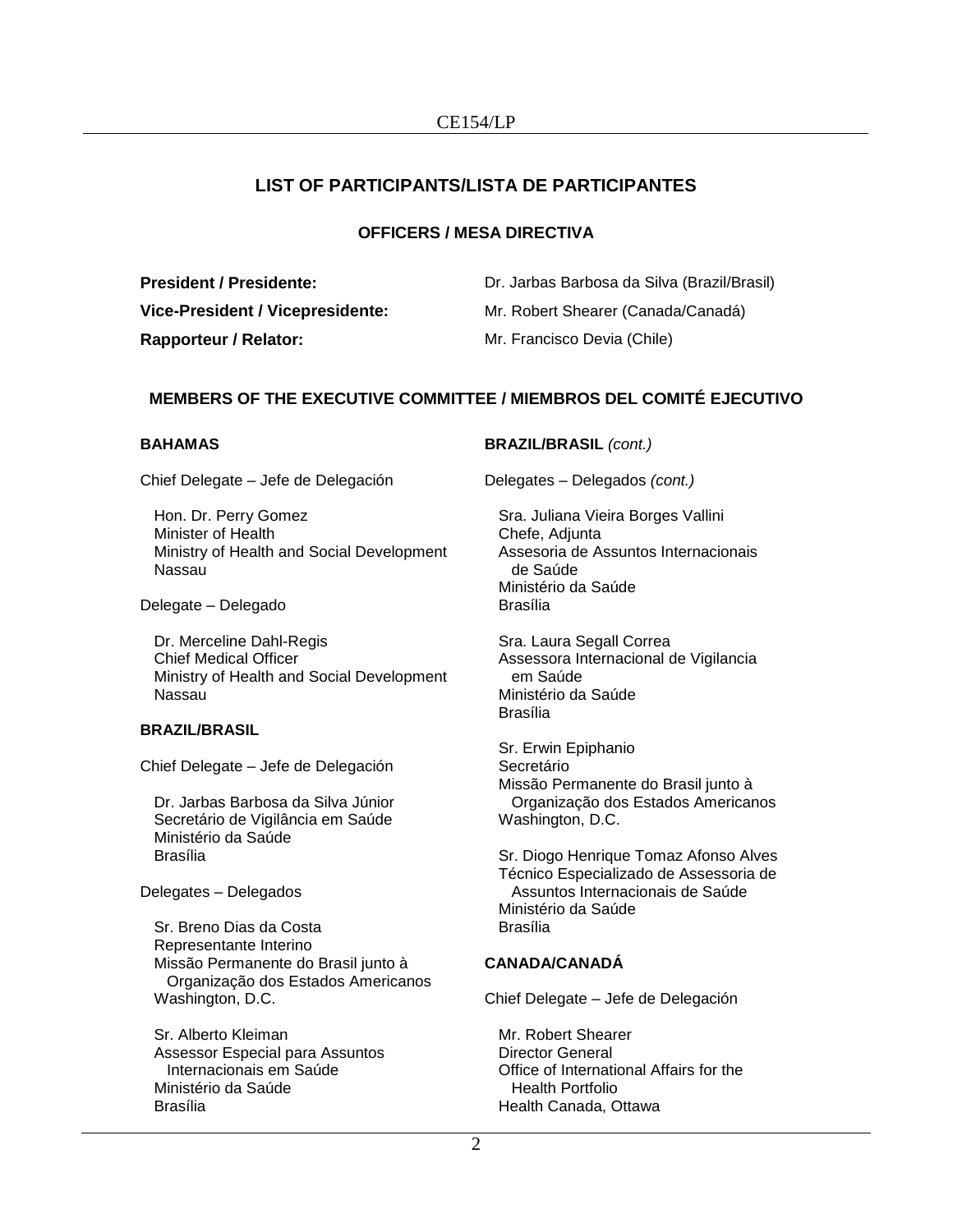# **MEMBERS OF THE EXECUTIVE COMMITTEE / MIEMBROS DEL COMITÉ EJECUTIVO** (*cont*.)

#### **CANADA/CANADÁ** *(cont.)*

Delegates – Delegados

Ms. Natalie St. Lawrence **Director** Multilateral Relations Division Office of International Affairs for the Health Portfolio Health Canada, Ottawa

Ms. Lucero Hernández Senior Policy Analyst Multilateral Relations Division Office of International Affairs for the Health Portfolio Health Canada, Ottawa

Mr. Sudeep Bhattarai Senior Health Specialist Department of Foreign Affairs, Trade and Development **Ottawa** 

Mr. Brett Maitland Counsellor, Alternate Representative of Canada to the Organization of American States Washington, D.C.

Ms. Charlotte McDowell Senior Development Officer Permanent Mission of Canada to the Organization of American States Washington, D.C.

# **CHILE**

Chief Delegate – Jefe de Delegación

Dra. Raquel Child Asesora de la Ministra de Salud Ministerio de Salud Santiago

Delegates – Delegados

Excmo. Sr. Juan Pablo Lira Bianchi Embajador, Representante Permanente de Chile ante la Organización de los Estados Americanos Washington, D.C.

# **CHILE** (*cont*.)

Delegates – Delegados (*cont*.)

Sr. Francisco Devia Primer Secretario, Representante Alterno de Chile ante la Organización de los Estados Americanos Washington, D.C.

# **COSTA RICA**

Chief Delegate – Jefe de Delegación

Dra. María Elena López Ministra de Salud Ministerio de Salud San José

Delegates – Delegados

Sra. Beatríz Eugenia Serrano Pérez Ministra Consejera, Representante Alterna de Costa Rica ante la Organización de los Estados Americanos Washington, D.C.

Sr. Joshua Céspedes Consejero, Representante Alterno de Costa Rica ante la Organización de los Estados Americanos Washington, D.C.

# **ECUADOR**

Chief Delegate – Jefe de Delegación

Magister Carina Vance Mafla Ministra de Salud Pública Ministerio de Salud Pública Quito

Delegates – Delegados

Excmo. Sr. Marco Albuja Embajador, Representante Permanente del Ecuador ante la Organización de los Estados Americanos Washington, D.C.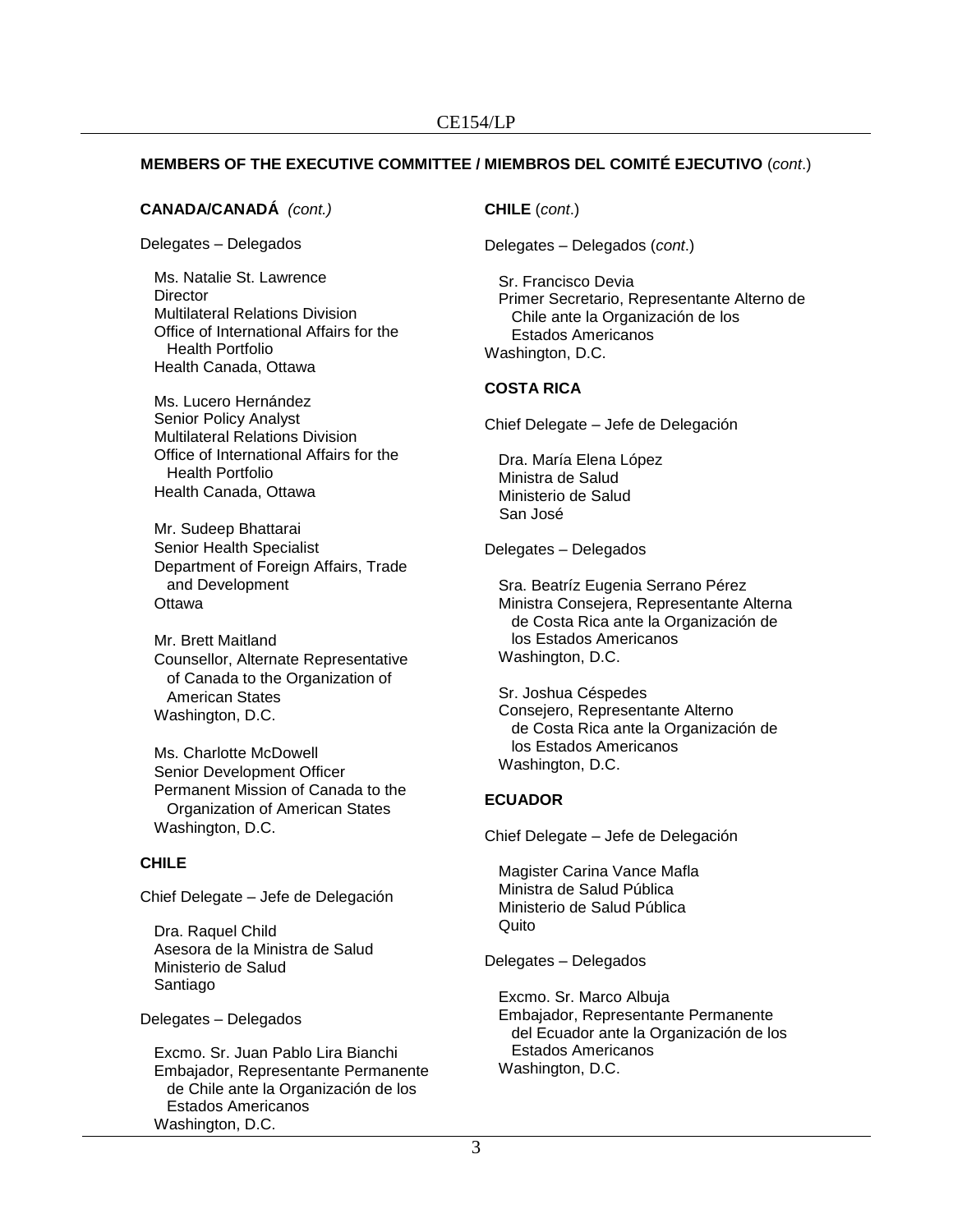# **MEMBERS OF THE EXECUTIVE COMMITTEE / MIEMBROS DEL COMITÉ EJECUTIVO** *(cont.)*

#### **ECUADOR** *(cont.)*

Delegates – Delegados (*cont.)*

Dr. José Francisco Vallejo Flores Subsecretario Nacional de Vigilancia de la Salud Pública Ministerio de Salud Pública Quito

Magister Carlos André Emanuele Ortíz Director Nacional de Cooperación y Relaciones Internacionales Ministerio de Salud Pública **Quito** 

Lic. Cristina Luna Analista de Cooperación y Relaciones Internacionales Ministerio de Salud Pública Quito

Sr. Miguel Loayza Segundo Secretario, Representante Alterno del Ecuador ante la Organización de los Estados Americanos Washington, D.C.

# **EL SALVADOR**

Chief Delegate – Jefe de Delegación

Dr. Eduardo Espinoza Viceministro de Políticas Sectoriales de Salud Ministerio de Salud San Salvador

Delegate – Delegado

Srta. Wendy Jeannette Acevedo Consejera, Representante Alterna de El Salvador ante la Organización de los Estados Americanos Washington, D.C.

# **JAMAICA**

Chief Delegate – Jefe de Delegación

Hon. Dr. Fenton Ferguson Minister of Health Ministry of Health Kingston

Delegate – Delegado

Dr. Jean Dixon Permanent Secretary Ministry of Health Kingston

#### **PARAGUAY**

Chief Delegate – Jefe de Delegación

Dr. César Cabral Dirección General de Relaciones Internacionales Ministerio de Salud Pública y Bienestar Social Asunción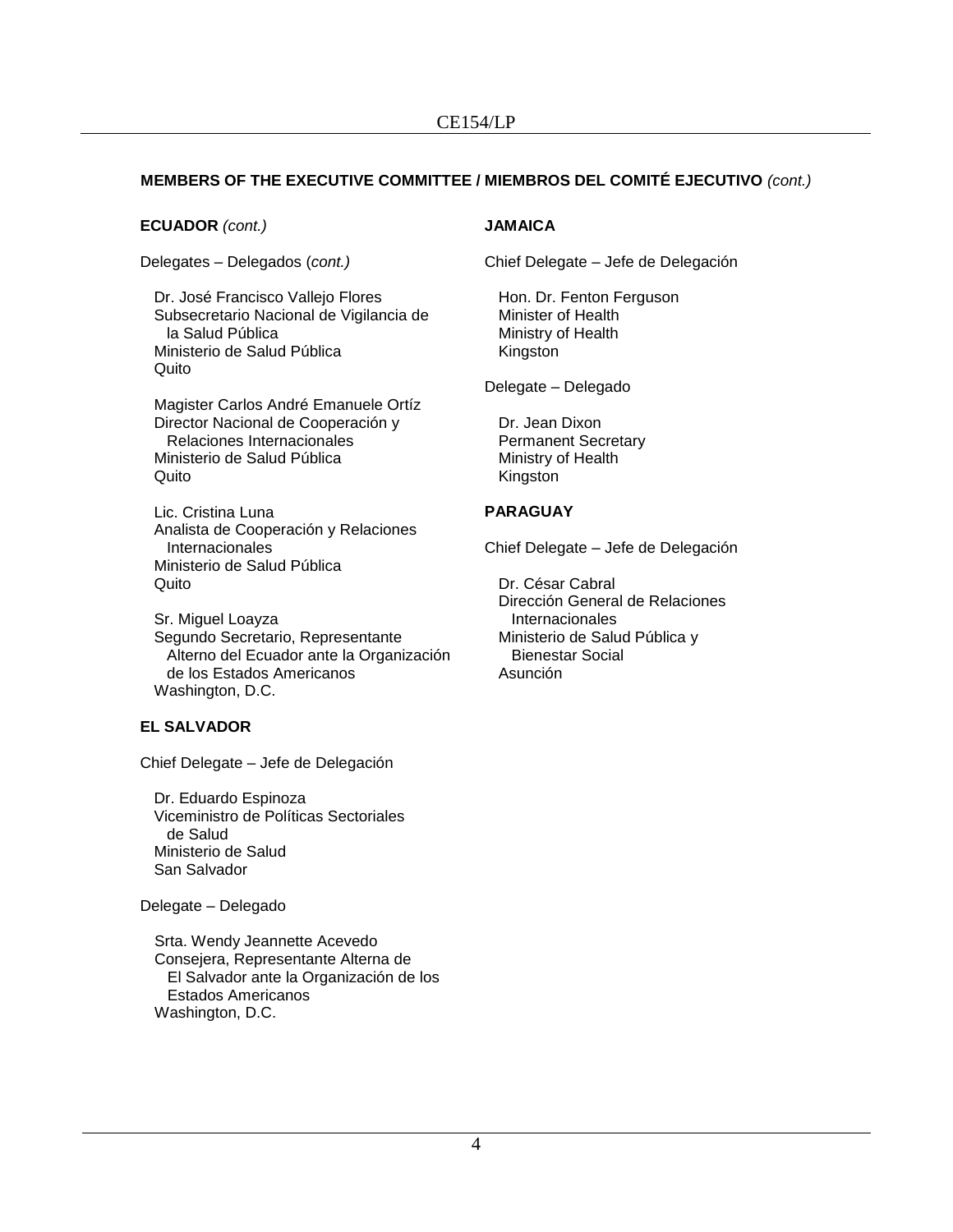#### **OTHER MEMBERS NOT SERVING IN THE EXECUTIVE COMMITTEE/ OTROS MIEMBROS QUE NO FORMAN PARTE DEL COMITÉ EJECUTIVO**

#### **ARGENTINA**

Dr. Luis Ignacio Eizaguirre Asesor, Subsecretaría de Relaciones Sanitarias e Investigación Ministerio de Salud Buenos Aires

Lic. Andrea Polach Analista, Dirección Nacional de Relaciones Internacionales Ministerio de Salud Buenos Aires

Sr. Carlos López Sanabria Secretario, Representante Alterno de la República Argentina ante la Organización de los Estados Americanos Washington, D.C.

# **BARBADOS**

Ms. Jane Brathwaite Counselor, Alternate Representative of Barbados to the Organization of American States Washington, D.C.

# **COLOMBIA**

Sra. Adriana Maldonado Ruíz Consejera, Representante Alterna de Colombia ante la Organización de los Estados Americanos Washington, D.C.

# **MEXICO/MÉXICO**

Lic. José Gustavo Valle Mendoza Subdirector, Gestión Interamericana Secretaría de Salud México, D.F.

Excmo. Sr. Emilio Rabasa G. Embajador, Representante Permanente de México ante la Organización de los Estados Americanos Washington, D.C.

# **MEXICO/MÉXICO** *(cont.)*

Sra. Paola Riveros Moreno de Tagle Segunda Secretaria, Representante Alterna de México ante la Organización de los Estados Americanos Washington, D.C.

# **PERU/PERÚ**

Sra. Ana Lucía Nieto Consejera, Representante Alterna del Perú ante la Organización de los Estados Americanos Washington, D.C.

#### **UNITED STATES OF AMERICA/ ESTADOS UNIDOS DE AMÉRICA**

Amb. Jimmy Kolker Assistant Secretary Office of Global Affairs Department of Health and Human Services Washington, D.C.

Ms. Ann Blackwood Senior Health Advisor Office of Human Security Bureau of International Organization Affairs Department of State Washington, D.C.

Mr. Peter Mamacos Director, Multilateral Affairs Office of Global Affairs Department of Health and Human Services Washington, D.C.

Ms. Susan Thollaug Health Team Leader Office of Regional Sustainable Development Bureau for Latin America and the Caribbean U.S. Agency for International Development Washington, D.C.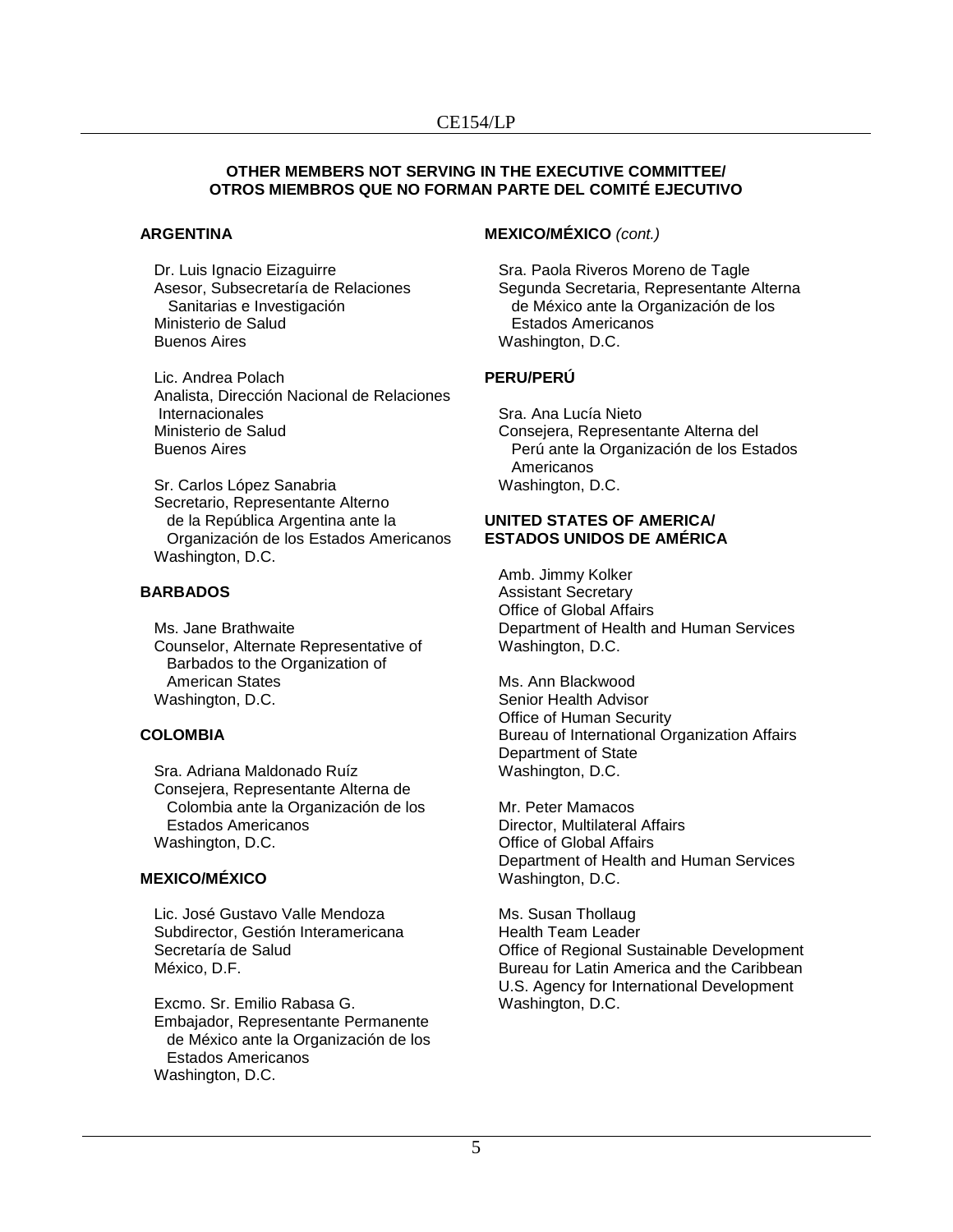#### **OTHER MEMBERS NOT SERVING IN THE EXECUTIVE COMMITTEE/ OTROS MIEMBROS QUE NO FORMAN PARTE DEL COMITÉ EJECUTIVO** *(cont.)*

#### **UNITED STATES OF AMERICA/ ESTADOS UNIDOS DE AMÉRICA** *(cont.)*

Ms. Julianna Bentes Attorney-Adviser Office of Human Rights and Refugees Office of the Legal Adviser Department of State Washington, D.C.

Ms. Hannah Burris International Health Advisor Office of Global Affairs Department of Health and Human **Services** Washington, D.C.

Mr. Charles Darr International Health Analyst Office of Global Affairs Department of Health and Human **Services** Washington, D.C.

Ms. Natalia Machuca Technical Advisor Office of Regional Sustainable Development Bureau for Latin America and the Caribbean U.S. Agency for International Development Washington, D.C.

Ms. Peg Marshall Office of Regional Sustainable Development Bureau for Latin America and the Caribbean U.S. Agency for International Development Washington, D.C.

Ms. Stephanie Martone International Health Analyst Office of Global Affairs Department of Health and Human **Services** Washington, D.C.

Ms. Stephanie McFadden Program Analyst Office of Management Policy and Resources Bureau of International Affairs Department of State Washington, D.C.

#### **UNITED STATES OF AMERICA/ ESTADOS UNIDOS DE AMÉRICA** *(cont.)*

Ms. Christina Rabadan-Diehl **Director** American Region Office of Global Affairs Department of Health and Human Services Washington, D.C.

Ms. Mary Blanca Rios Senior Advisor Office of Management, Policy, and Resouces Bureau of International Organization Affairs Department of State Washington, D.C.

Ms. Andrea Strano Program Analyst Office of Human Security Bureau of International Organization Affairs Department of State Washington, D.C.

Ms. Veronica Valdivieso Deputy Health Team Leader Bureau for Latin America and the Caribbean U.S. Agency for International Development Washington, D.C.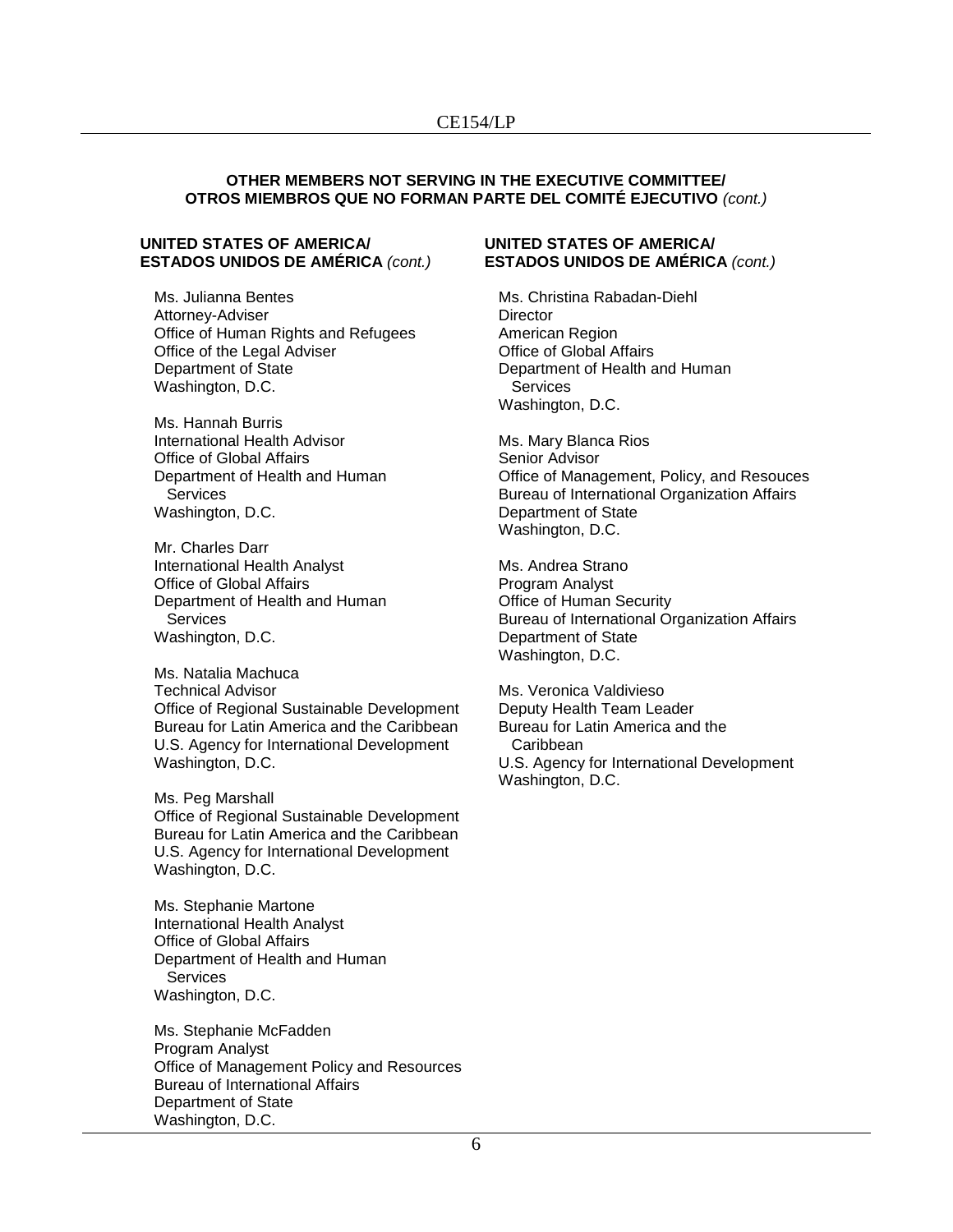#### **OTHER MEMBERS NOT SERVING IN THE EXECUTIVE COMMITTEE/ OTROS MIEMBROS QUE NO FORMAN PARTE DEL COMITÉ EJECUTIVO** *(cont.)*

#### **VENEZUELA (BOLIVARIAN REPUBLIC OF/ REPÚBLICA BOLIVARIANA DE)**

Chief Delegate – Jefe de Delegación

Excma. Sra. Carmen Velásquez de Visbal Embajadora, Representante Alterna de la República Bolivariana de Venezuela ante la Organización de los Estados Americanos Washington, D.C.

#### **VENEZUELA (BOLIVARIAN REPUBLIC OF/ REPÚBLICA BOLIVARIANA DE)** *(cont.)*

Delegate – Delegado

Sra. Marcella Camero Segunda Secretaria, Representante Alterna de la República Bolivariana de Venezuela ante la Organización de los Estados Americanos Washington, D.C.

# **PARTICIPATING STATES / ESTADOS PARTICIPANTES**

#### **FRANCE/FRANCIA**

M. Jean-Claude Nolla Ambassadeur, Observateur permanent de la France près l'Organisation des États Américains Washington, D.C.

#### **FRANCE/FRANCIA** *(cont.)*

M. Hugues de Chavagnac Observateur permanent adjoint de la France près de l'Organisation des États Américains Washington, D.C.

# **OBSERVER STATES / ESTADOS OBSERVADORES**

#### **SPAIN/ESPAÑA**

Excmo. Sr. D. Jorge Hevia Sierra Embajador, Observador Permanente de España ante la Organización de los Estados Americanos Washington, D.C.

#### **SPAIN/ESPAÑA** *(cont.)*

Sr. D. Guillermo Marín Gorbea Observador Permanente Adjunto de España ante la Organización de los Estados Americanos Washington, D.C.

#### **UNITED NATIONS AND SPECIALIZED AGENCIES/ NACIONES UNIDAS Y AGENCIAS ESPECIALIZADAS**

**Economic Commission for Latin America and the Caribbean/Comisión Económica para América Latina y el Caribe**

Sra. Inés Bustillo Sr. Rex García-Hidalgo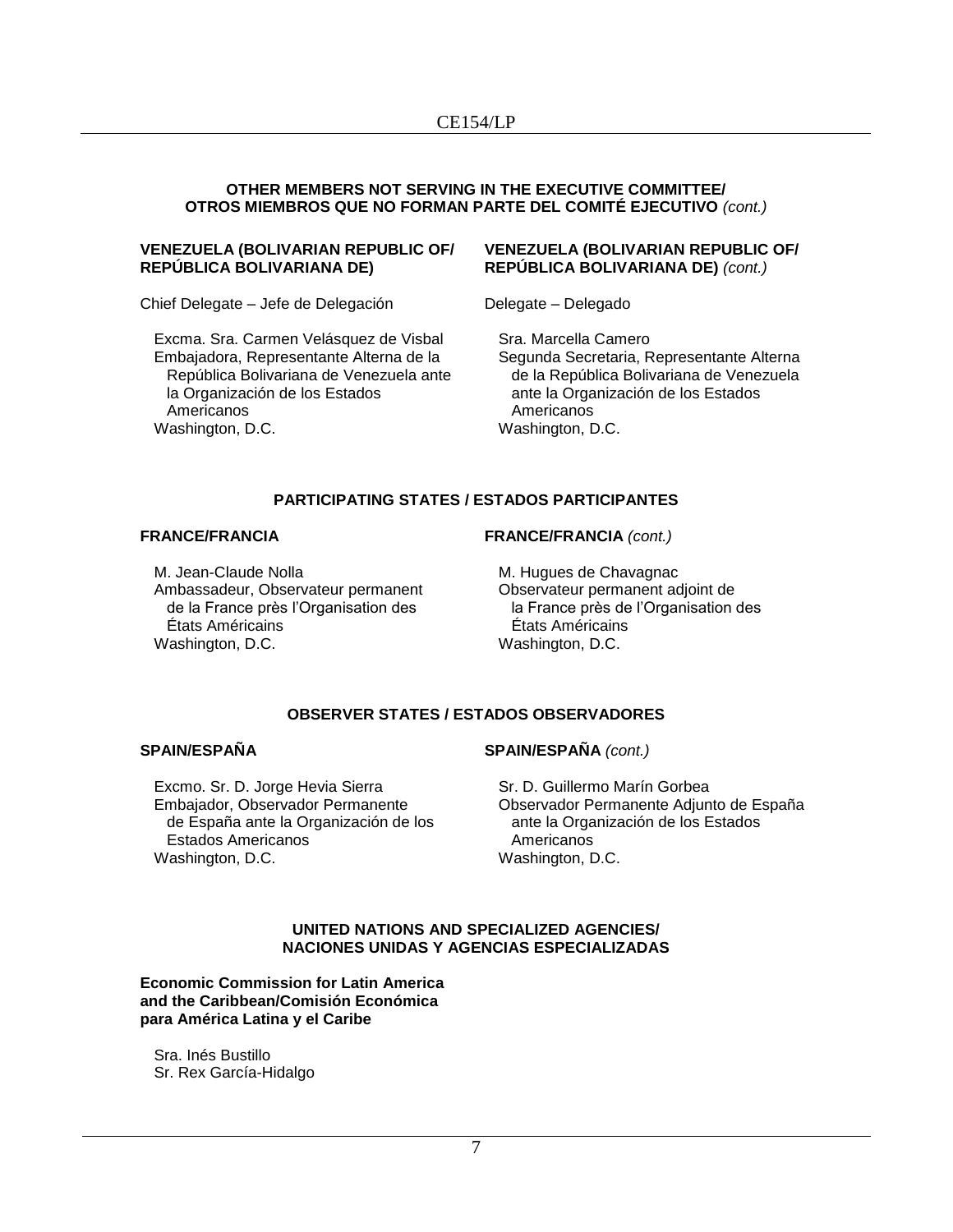### **REPRESENTATIVES OF INTERGOVERNMENTAL ORGANIZATIONS/ REPRESENTANTES DE ORGANIZACIONES INTERGUBERNAMENTALES**

#### **World Bank/Banco Mundial**

Dr. Christel Vermeersch

#### **REPRESENTATIVES OF NONGOVERNMENTAL ORGANIZATIONS IN OFFICIAL RELATIONS WITH PAHO/ REPRESENTANTES DE ORGANIZACIONES NO GUBERNAMENTALES EN RELACIONES OFICIALES CON LA OPS**

**American College of Healthcare Executives/ Colegio Americano de Ejecutivos del Cuidado de la Salud**

Ms. Cynthia Hahn

**American Speech-Language-Hearing Association/Asociación Americana del Habla, Lenguaje y Audición**

Dr. Lemmietta McNelly Mrs. Lily Schuermann

#### **American Public Health Association/ Asociación Americana de Salud Pública**

Dr. Georges Benjamin Mrs. Vina HuLamm Ms. Nicole Burda

**Inter-American Association of Sanitary and Environmental Engineering/ Asociación Interamericana de Ingeniería Sanitaria y Ambiental**

**Latin American Federation of the Pharmaceutical Industry/ Federación Latinoamericana de la industria Farmaceútica**

Dr. Alberto Paganelli Dr. Luis Villalba

#### **National Alliance for Hispanic Health/ Alianza Nacional para la Salud Hispana**

Ms. Marcela Gaitán

#### **Sabin Vaccine Institute /Instituto de Vacunas Sabin**

Ambassador Michel Marine Mr. Brian Shaw

# **U.S. Pharmacopeia**

Dr. Damian Cairatti

Ing. Jorge Triana Soto

# **SPECIAL GUESTS / INVITADOS ESPECIALES**

#### **PAHO Audit Committee/ Comité de Auditoría de la OPS**

**Court of Audit of Spain/Tribunal de Cuentas de España**

Ms. Amalia Lo Faso

# Sr. Javier Medina Guijarro

- Sr. Alfredo Campos
- Sr. Miguel Ángel Sánchez del Águila